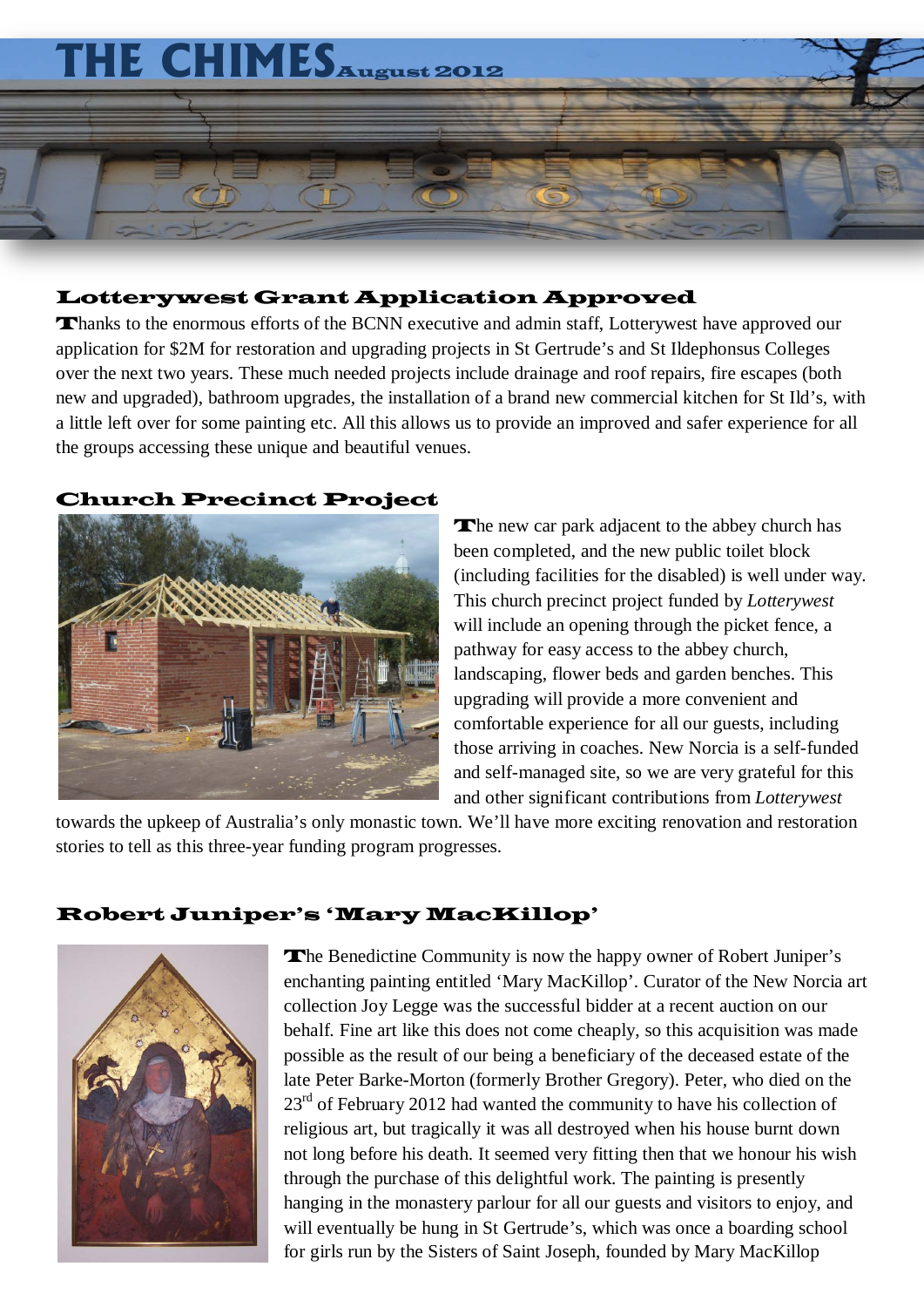#### New Season's Olive Oil...Available Now!



250 ml bottles of New Norcia's own unique, distinctive and well sought after olive oil are now available at the New Norcia Museum and Art Gallery Shop.

Pop in to buy a bottle or two (a great gift idea for your foodie friends) or phone 9654 8056.



In anticipation of next year's crop, volunteers have been busy pruning in the olive grove!

### The Solemn Feast of Our Holy Father St Benedict

On the feast of St Benedict (July11) the monks extended their *laudate* (celebration after lunch) to include the staff and visiting guests. It was the perfect opportunity to share the bottle of VSOP cognac given to Fr Anscar as a gift and to welcome Nicola White who has begun her position as manager of the hotel and to welcome back Ashley Clarence who has resumed his role in HR and Operations.

Meanwhile, General Manager Aidan McDermott, having worked on 18<sup>th</sup> Century buildings in Ireland, reignited his own skills in the field of heritage restoration and restored the monastery tabernacle to the original altar (now in the oratory). Complete with new sanctuary lamp, monks and resident guests alike are so pleased to now have the Blessed Sacrament reserved in the monastery oratory, giving it a greater sense of sacred space – a place to call in for quiet prayer throughout the day.

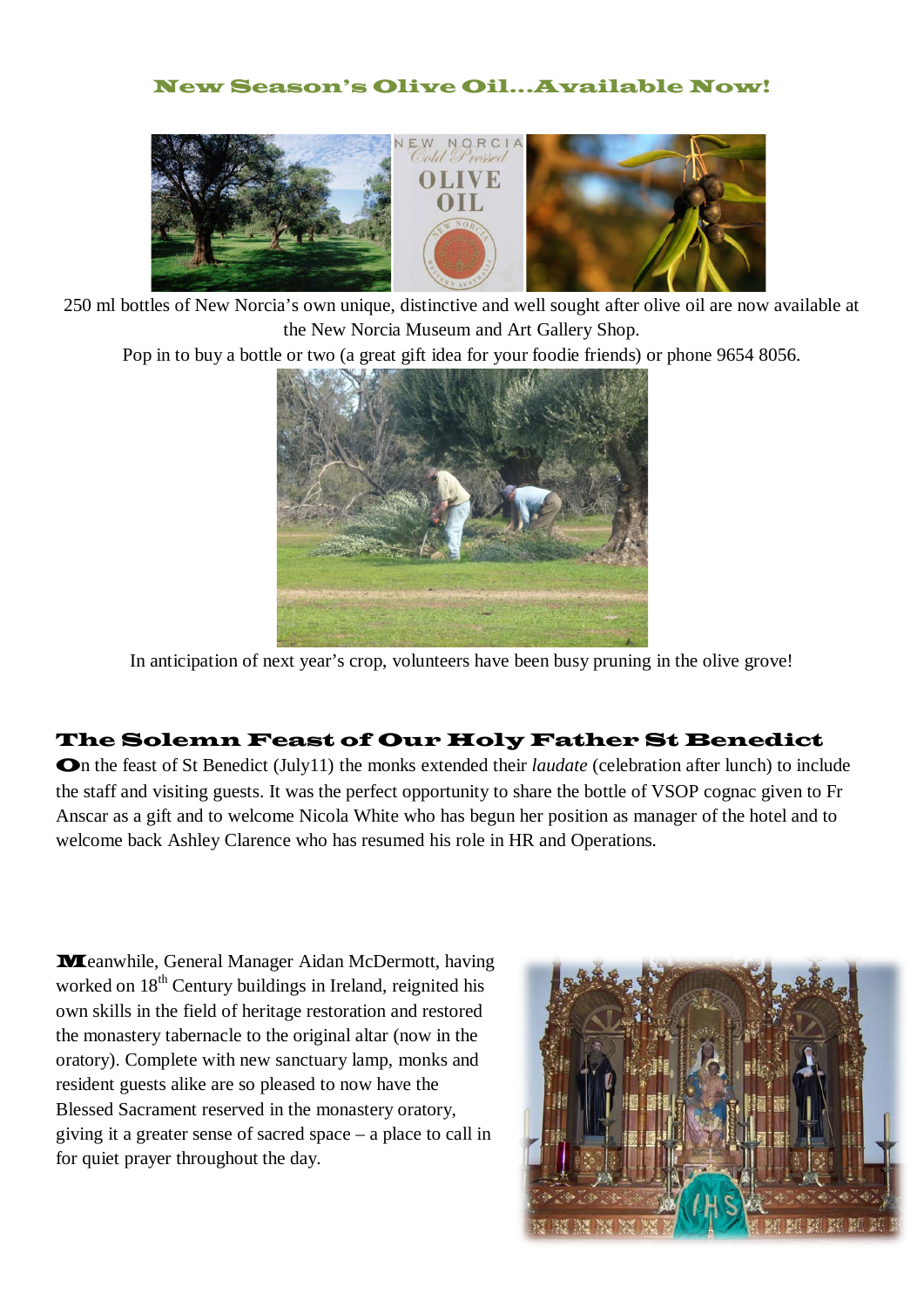## Fifty Years of Liturgical Reform

An enthusiastic group of fourty-five had the privilege of listening to talks by Fr Tom Elich at the New Norcia Theology and Spirituality Day, Saturday 16<sup>th</sup> June. Fr Tom, Director of the Liturgical Commission in Brisbane, Editor of *Liturgy News,* and Parish Priest of Bulimba reviewed the fifty years of liturgical renewal and reform brought about by the Second Vatican Council. Fr Tom's enthusiasm and passion was infectious, generating many questions and lively discussion. In these times of liturgical change (particularly regarding the new English translation of the Missal) we were reminded to recall the essential purpose of our liturgical lives – to meet God and oneanother (as the Body of Christ, the Church) through full, conscious and active participation in each celebration – to be 'doers' of the liturgy.



 *After prayers in St Ild's chapel, participants enjoyed table fellowship during lunch in the Honour Hall.* 

Spanish Chapel Update



Heritage Painter Tony Van Didden is pictured here hard at work repainting a section of the decorative paint work on the recently repaired western wall...and look what he found after his careful removal of wall paper in the former sanctuary! It was a great relief to restorers and benefactors alike to find much of the art work still intact and, although quite dirty, in reasonable condition. This slow and detailed restoration project is being made possible through the kindness of our *Friends*, to whom we remain truly grateful.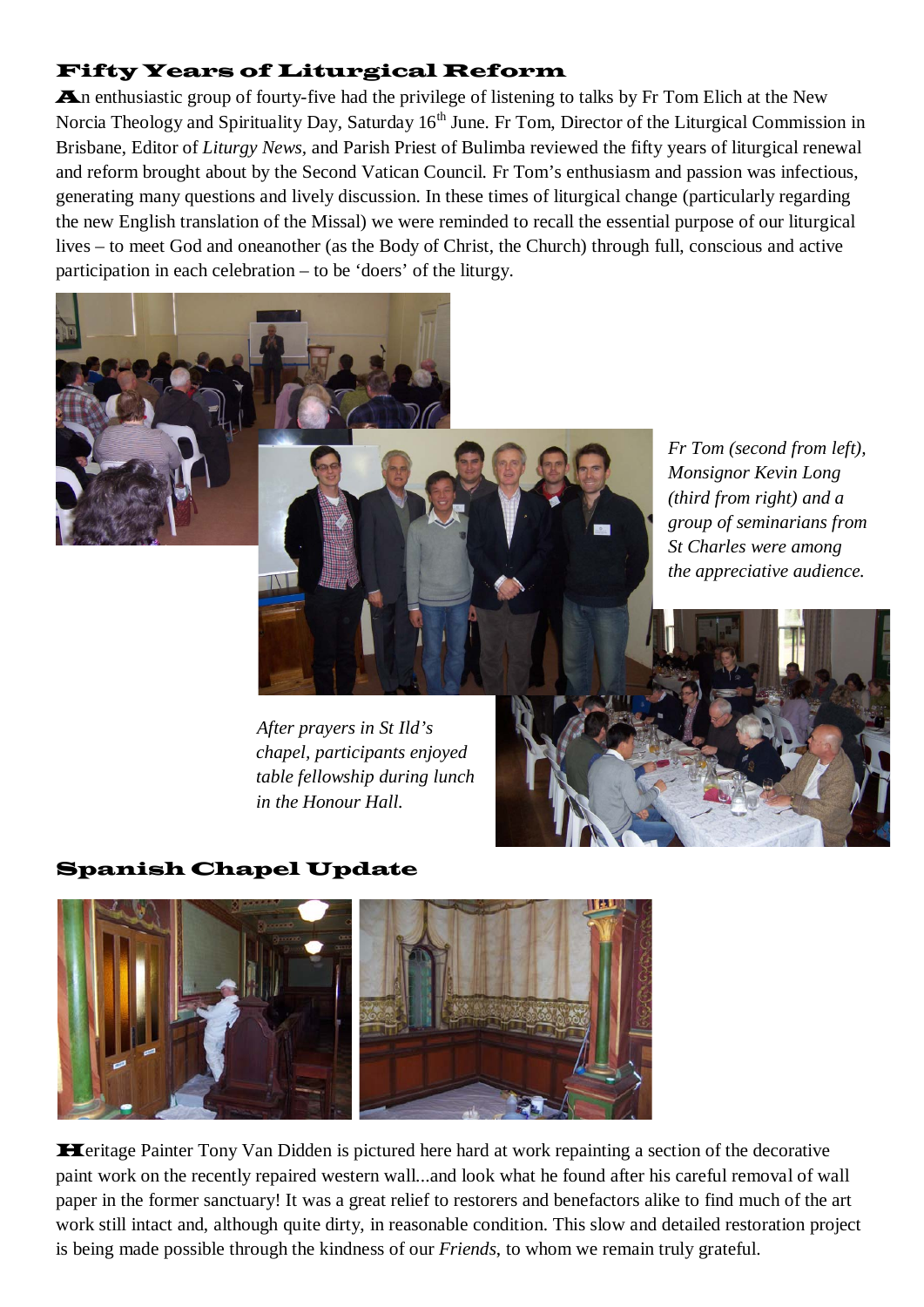# Abbot John's Homily

Anyone who has read the *Rule of St Benedict,* or even made an attempt to begin reading it, would have picked up fairly quickly that in the prologue Benedict is echoing the wisdom tradition of the Hebrew Scriptures, most particularly the Psalms and the Book of Proverbs, as we just heard in the first reading:

*"My child, if you accept my words and treasure up my commandments within you, making your ear attentive to wisdom and inclining your heart to understanding"... (and so on)... "you will find the knowledge of God... and understand every good path."*

We could say that *listening* and *seeking God* are two essential aspects of the Benedictine life – and indeed of all walks of life from within whatever religious tradition (Christian or otherwise) our listening and seeking takes place.

However, it is so easy to gain the impression that living the Christian life, the Benedictine life, has everything to do with *our* faithfulness, *our* commitment, *our* prayer. Self-effort is only half the story. The biblical story and the life envisioned by the *Rule* speak of the God who seeks us – the God who walks this life with us through the humanity of Jesus and the guiding wisdom of people like St Benedict – the God who in mercy desires fullness of life for us – the God who reaches into the depths of our hearts – the God who, through the Spirit transforms and nourishes us with a balanced diet of monastic prayer, work, spiritual reading, hospitality and community.



So, Christian life, Benedictine life, is less about what *we* do and more

about what *God* does for us through our Christian or monastic observance. In other words, it's not so much about living in conformity with doctrine and ethical ideals, or just about belonging to the church and living in harmony with the gospel or the *Rule*...important as these things are. It's more about what impact the presence of the *living God* is having in the stark reality of our day-to-day lives made up as they are of a multitude of experiences and emotions.

To truly give honour to St Benedict on this feast we might ask: Is our Christian life, our Benedictine life, giving glory to God? Is it rooted in the spirit of forgiveness, healing, peacemaking and the building up of the community? Does it include enough silence and solitude for attentiveness to God and openness to the Spirit so that we may be drawn out of our own introspection and preoccupations into true communion with God and our neighbour? Is it fostering a disposition towards humility (to live the truth), towards obedience (to hear and respond to the needs of others), towards stability (to foster growth), towards conversion...to allow our Christian lives, our Benedictine lives, to make a difference, both now and in the eternal life they promise?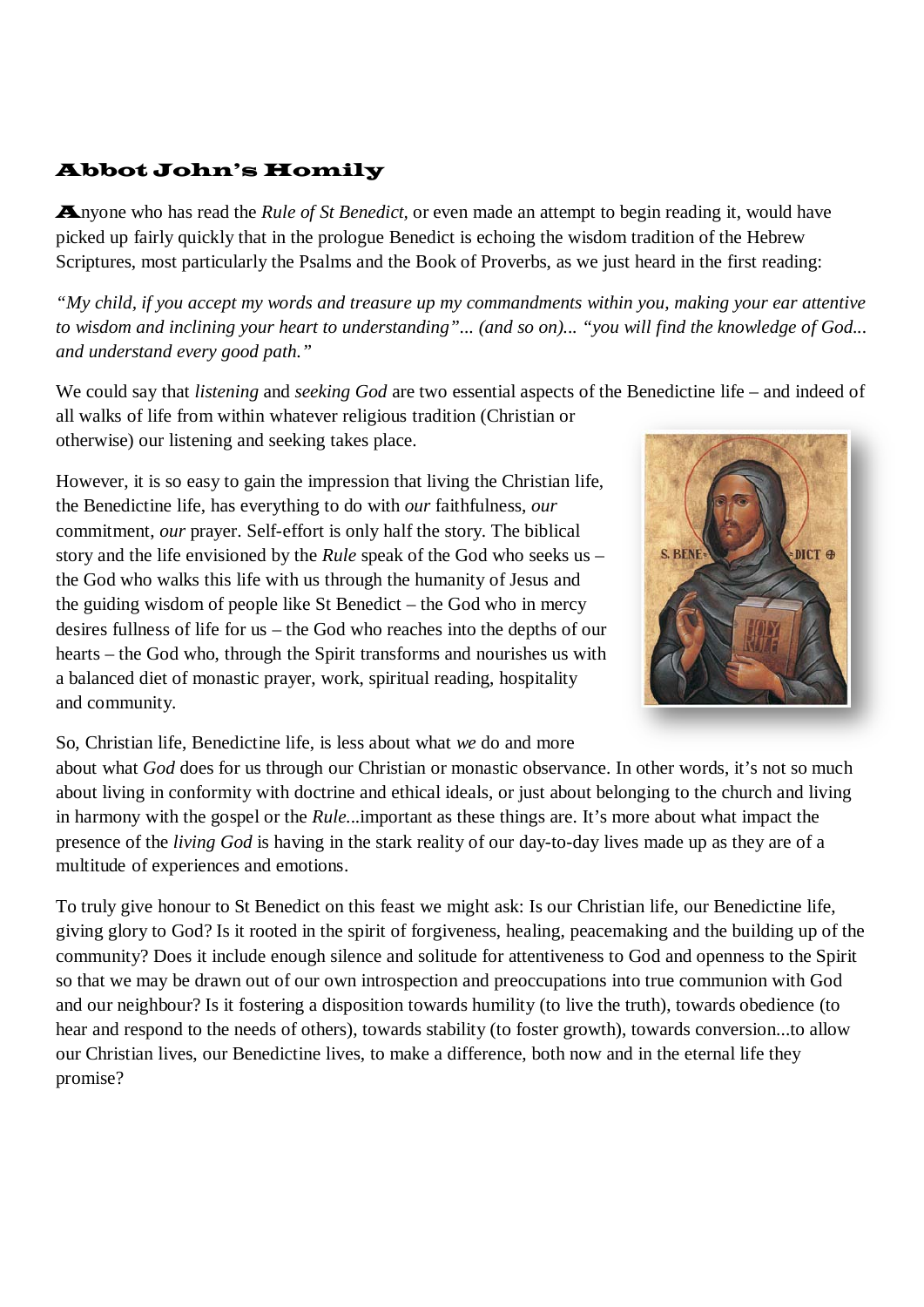#### St Gertrude the Great



Mandy and Robert Haines visited New Norcia on the  $19<sup>th</sup>$  July to present the community with a beautiful statue of St Gertrude the Great.

"The statue that we now know to be Saint Gertrude has been in our family since the early 1970s. My father who was an antique dealer purchased her in UK with a view to selling her to one of his customers who was an ecclesiastical specialist in Germany. The statue was taken to Germany where she was much admired and would have been purchased. However the lady dealer my father took her to

said that whilst she would buy the statue, explained that my father should keep Saint Gertrude as she would watch over him and his family and keep them safe. My father not being a religious man but very superstitious promptly decided to take the statue back to England.

Saint Gertrude remained in my parent's antique shop in Broadstone, Dorset until 1982 when we migrated to Western Australia. My husband Robert and father established an antique business in Cottesloe in 1982 and the statue once again took her place in the shop. I would hasten to add never for sale.

When my father first purchased the statue he understood her to be Saint Teresa of Avila, she is carved from a solid piece of wood, plaster coated and painted, probably made in the  $17<sup>th</sup>$  century. In the time she has been in our family she has not received any restoration work, only dusting and an occasional wash.

Whilst we operated our business we undertook quite a lot of restoration work in particular to silverware and over the years dealt with a number of pieces from various churches and convents. After quite some years it was suggested to us by one of the nuns for whom we had undertaken some work that our statue may not be Saint Teresa, but possibly another Saint, maybe Gertrude.

It has taken us quite some time to establish for sure the identity of the statue, but with the help of Tony Baker and Graeme Napier we now know she is Saint Gertrude the Great.

It had always been our intention to return the statue to where she 'belongs' hence knowing that she is Benedictine it was only right that she went to the community at New Norcia. Our decision to offer the statue was confirmed when we learnt of Saint Gertrude's college. My husband and I are thrilled that the community at New Norcia have welcomed Saint Gertrude and that she will remain at New Norcia." *Mandy Haines*

#### Monastery Retreat



The monastic community is looking forward to welcoming retired Bishop Geoffrey Robinson (Sydney) to lead its annual retreat 14-20 August. Bishop Geoffrey is the author of several books – his latest *"Loves Urgent Longings"* is the story of his own spiritual journey in which he speaks frankly and honestly about the Church in all its complexity.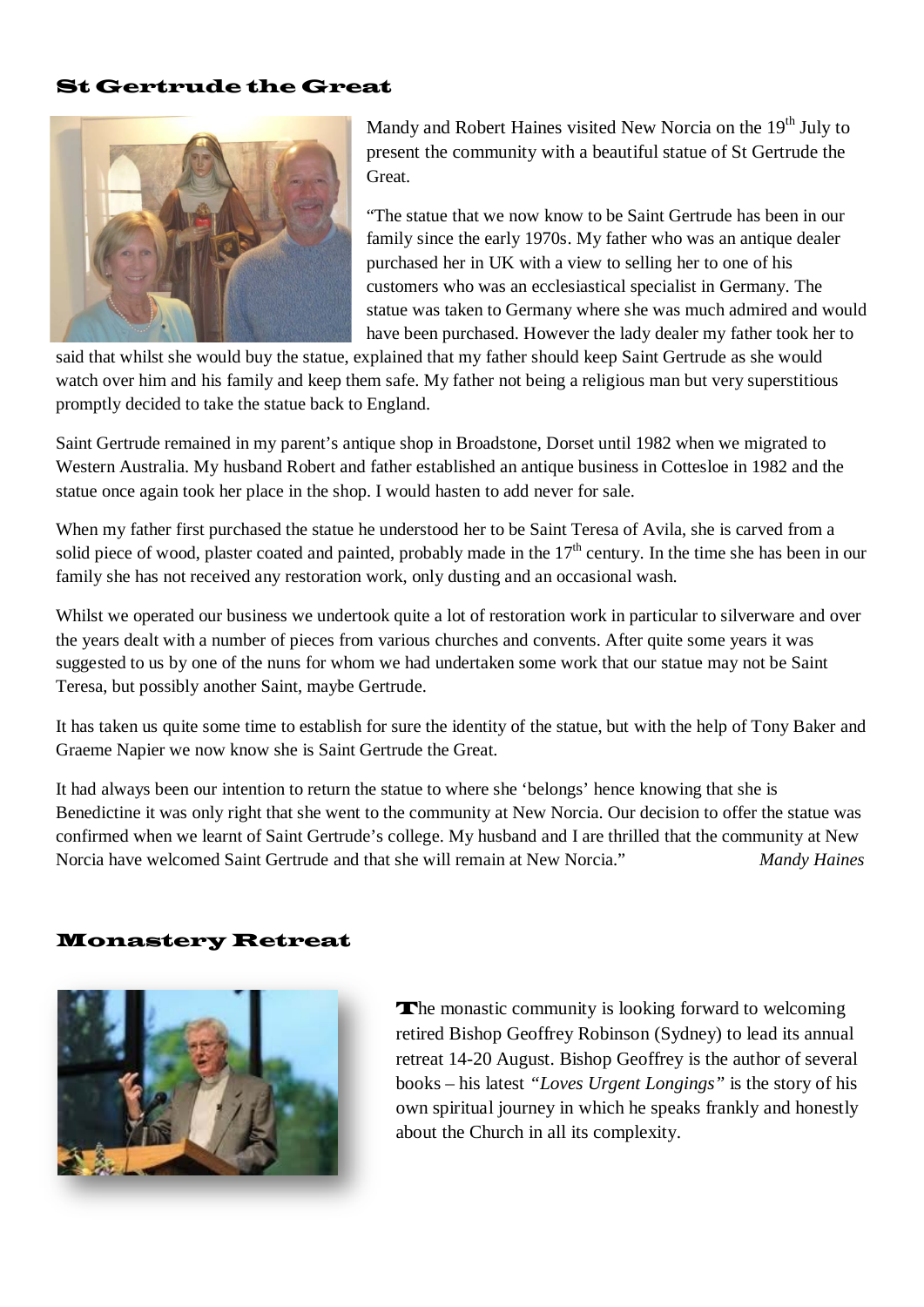## Living and Praying the Psalms



The New Norcia Institute for Benedictine Studies Annual Lecture was held on Sunday 15 July at 2.00pm in the Seminar Room of the Education Centre here at New Norcia. Approximately 35 people attended the lecture this year. Our guest speaker was Dr Elizabeth Boase. Liz is Co-Director of Biblical Studies at Uniting College for Leadership and Theology, a member college of the Adelaide College of Divinity. She lectures at Flinders University in Old Testament and her research interest is

in the Book of Lamentations and the lament psalms. She has a variety of publications including *The Fulfilment of Doom,* which focuses on the interpretation of the Book of Lamentations. She is currently working on Trauma Studies and Eco-Theology and the Bible and has recently returned from a sabbatical which included conference presentations in both the UK and Denmark. Liz is also involved in ministerial formation for lay and ordained ministries in the Uniting Church and is a regular preacher within the Uniting Church of Australia. The topic of her lecture to the Institute was: *The Cursing Psalms: What are they, why are they there and how do we pray them today?*

Appropriately, we began the lecture with the chanting of Psalm 139.

Liz gave us an exceptionally clear, captivating, and focused critique of the imprecatory psalms and their place within our private prayer, communal liturgy and public worship. Her presentation was challenging and moving, drawing us both into the potential dangers of the use of the cursing psalms and their integral place in mature worship and personal prayer. Question time proved to be lively and further extended our understanding of the importance of these psalms in our relationship with God.

The lecture also coincided with the end of the Annual Benedictine Experience week-end retreat at the Guesthouse which also focused on Benedict's use of the psalms in the Rule and was thus an apt conclusion to the retreat run by Abbot John Herbert osb and Sr Margaret Malone sgs.

Liz's paper will appear on the website for the Institute in the immediate future.

## New Norcia and "The Great Bike Hike", Monday **20<sup>th</sup> August 2012.**



**The Great Bike Hike** is a celebration of people and places. A team of up to [12 riders,](http://greatbikehike.org.au/about-the-hike/the-riders/) including several paralympians, will be cycling nearly [2,500km from Perth to Broome](http://greatbikehike.org.au/about-the-hike/the-route/) in August and September 2012. New Norcia has been designated a **major stopover & celebration** point for the Great Bike Hike, the schedule of the day is outlined below.

- 3pm The Great Bike Hike arrive at the Education Centre
- 3.15pm Welcome Speeches –Abbot John, Geoff Erickson
- 3.45 pm -5.15pm Activities;
- Activities led by Abbot Bernard Rooney and Dom Greg Scott Aboriginal Art and tours of the Prindiville room
- Activities with Anna Jamieson –Be Active Coordinator Moora
- A talk by Mark le Flohic –Medal winner at the Sydney Paralympics.
- 5.30pm Complimentary Sausage Sizzle

For more information; Lucy Nicholson on 96 548 018 or [office4@newnorcia.wa.edu.au](mailto:office4@newnorcia.wa.edu.au)

**EVERYONE IS INVITED TO ATTEND AN AFTERNOON OF DISPLAYS, ACTIVITIES, TALKS AND FUN**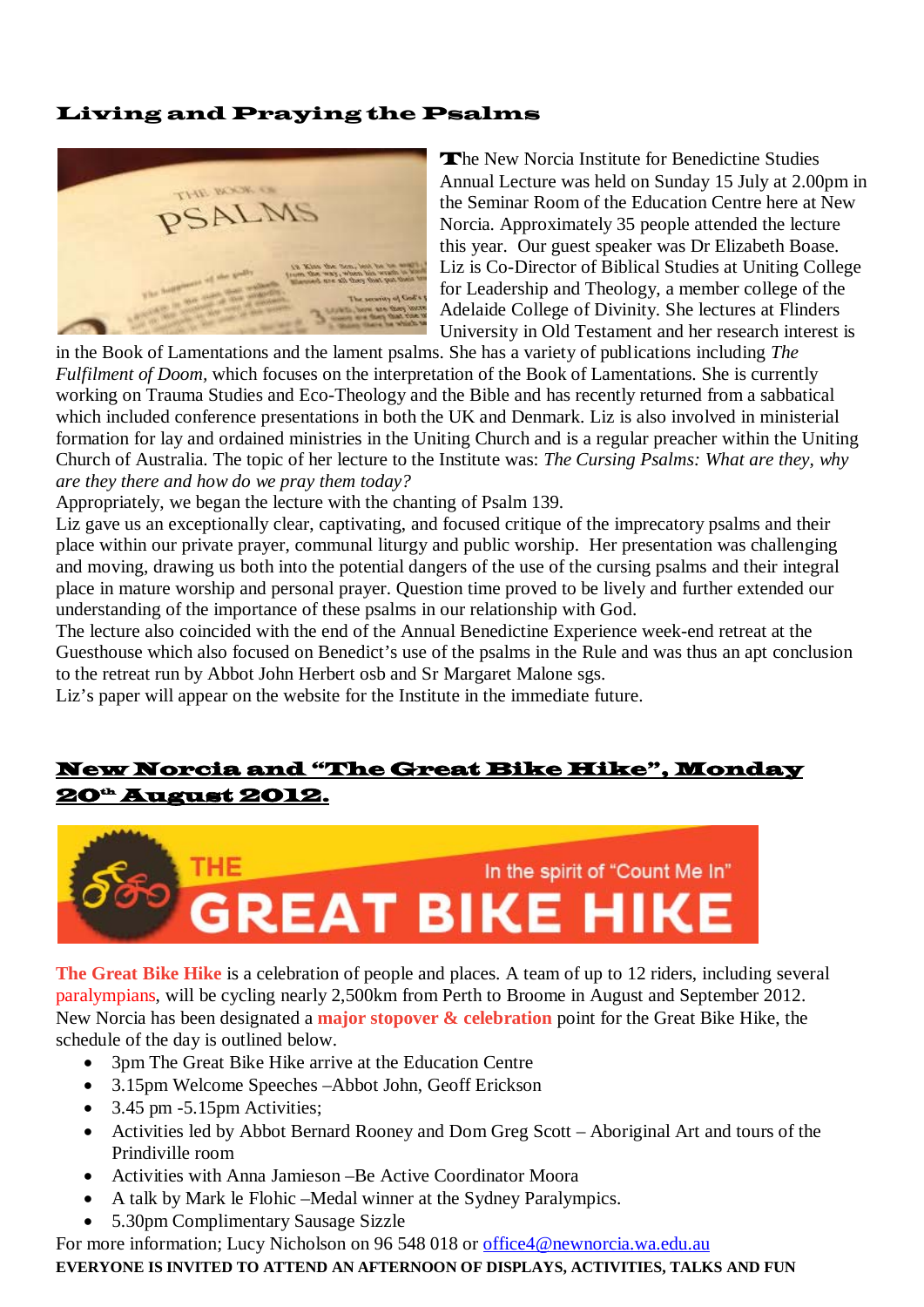#### Opening of "Through the Artists Eye" Mandurah Performing Arts Centre.



*Left to right; Paul Thompson, Director of Art on the Move, Jude Savage, Chair of Art on the move, Dom Christopher Power and Ilsa Bennion, education officer , Art on the Move.*

New Norcia's first travelling exhibition opened at the Alcoa Gallery at the Mandurah performing Arts Centre on the evening of Friday 13<sup>th</sup> July. The Exhibition entitled, *Through the Artist's Eye. Contemporary Artworks from the New Norcia Collection,* features 25 paintings selected from the Benedictine Community's large and increasingly important collection of contemporary art. The collection has been steadily developing since the Robbery of old Master works in 1986.

*Through the Artists Eye* explores New Norcia from a number of different directions –some artists focus on the buildings, others on its history especially Salvado's work with Aboriginal peoples; the eye of a third group has been attracted by a range of Christian and monastic concepts that lie below the surface of the town but exert a strong and shaping influence on its culture. The exhibition, which was suggested by Paul Thompson, Director of Art on the Move, (the State organisation which tours art and craft shows), was created over the last two years by New Norcia's exhibitions consultant Joy Legge, collections manager, Margie Eberle and Dom Chris.

*Through the Artists Eye*, will be on exhibition at Mandurah until 11<sup>th</sup> August and will then travel to Katanning, Esperance, Geraldton, and Bunbury until mid 2014. While the exhibition is aimed at a general audience, Art on the Move's, Ilsa Bennion , has prepared a comprehensive education package for primary and secondary students visiting the exhibition. Thanks to Gary Aitken and the Alcoa Gallery around 60 art lovers celebrated the Mandurah opening in great style and, in defiance of the date, the tour was launched without a hitch.

## August Events

**Spirituality Programme**  $10^{th}$  -12<sup>th</sup> Teresa of Avila and the Experience of God: Abbot Bernard Rooney **The Great Bike Hike visits New Norcia 20th** Education Centre at 3pm **Museum and Art Gallery**  $26<sup>th</sup>$  Opening of the 2012 Mandorla Art Awards Exhibition – on display till 23<sup>rd</sup> September